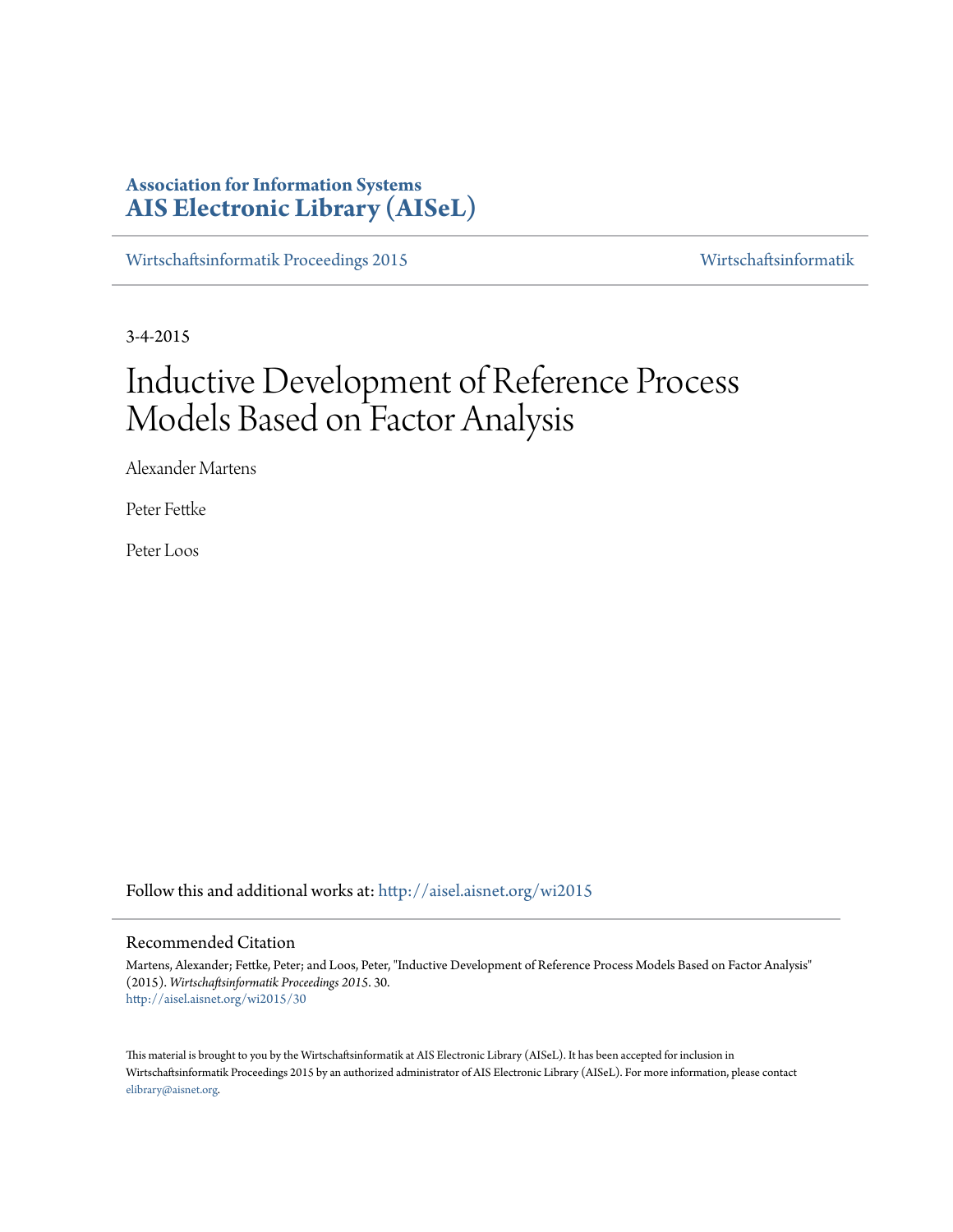# **Inductive Development of Reference Process Models Based on Factor Analysis**

Alexander Martens<sup>1</sup>, Peter Fettke<sup>1</sup> and Peter Loos<sup>1</sup>

<sup>1</sup> Institute for Information Systems at the German Research Center for Artificial Intelligence (DFKI GmbH) and Saarland University, Saarbruecken, Germany {alexander.martens,peter.fettke,peter.loos}@iwi.dfki.de

**Abstract.** Business Process Modeling has become a major task in the field of Business Process Management. There has been a trend within organizations towards adapting and reusing existing reference models for the modeling of individual business processes that belong to the same application domain to save time and costs. Due to the high availability of individual business process models together with the need for further reference models, the inductive development of reference models has gained tremendous importance. Meanwhile, different heuristic approaches have been proposed to the research community, based on median graph computation. By way of contrast, our approach tries to derive reference models based on factor analysis, which does not require an approximated matching between the individual business processes as an additional level of abstraction. The results of the described approach are compared to the results of an existing heuristic approach for a qualitative evaluation of both inductive development concepts.

**Keywords:** Information Systems, Business Process Management, Business Process Modeling, Inductive Reference Model Development, Factor Analysis

## **1 Introduction**

Nowadays, the inductive development of reference process models has become an important and lively topic of discussion in the business process modeling community. The general problem, justifying the actual need for reference model development, is the lack of reference models in certain application domains as well as the fact that reference models are of great importance for business process modeling as part of the organizational practice. For example, the reuse of generally applicable reference models is accelerating the modeling task itself, resulting in time and cost reductions [\[1\]](#page-14-0). At the same time, more and more individual business processes are available, due to the growing maturity of concepts, methods and techniques in the field of business process management (BPM). In parallel, the increasing number of different information systems, e.g. PDM, ERP, SCM, WFM, CRM systems [\[2\]](#page-14-1), which enable the support of individual business processes in organizations [\[3\]](#page-14-2), promotes the further ongoing individualization of existing business processes and the emergence of new ones. That is why the inductive development of universally applicable and reusable

Martens, A.; Fettke, P.; Loos, P. (2015): Inductive Development of Reference Process Models Based on Factor Analysis, in: Thomas. O.; Teuteberg, F. (Hrsg.): Proceedings der 12. Internationalen Tagung Wirtschaftsinformatik (WI 2015), Osnabrück, S. 438-452

<sup>12&</sup>lt;sup>th</sup> International Conference on Wirtschaftsinformatik,

March 4-6 2015, Osnabrück, Germany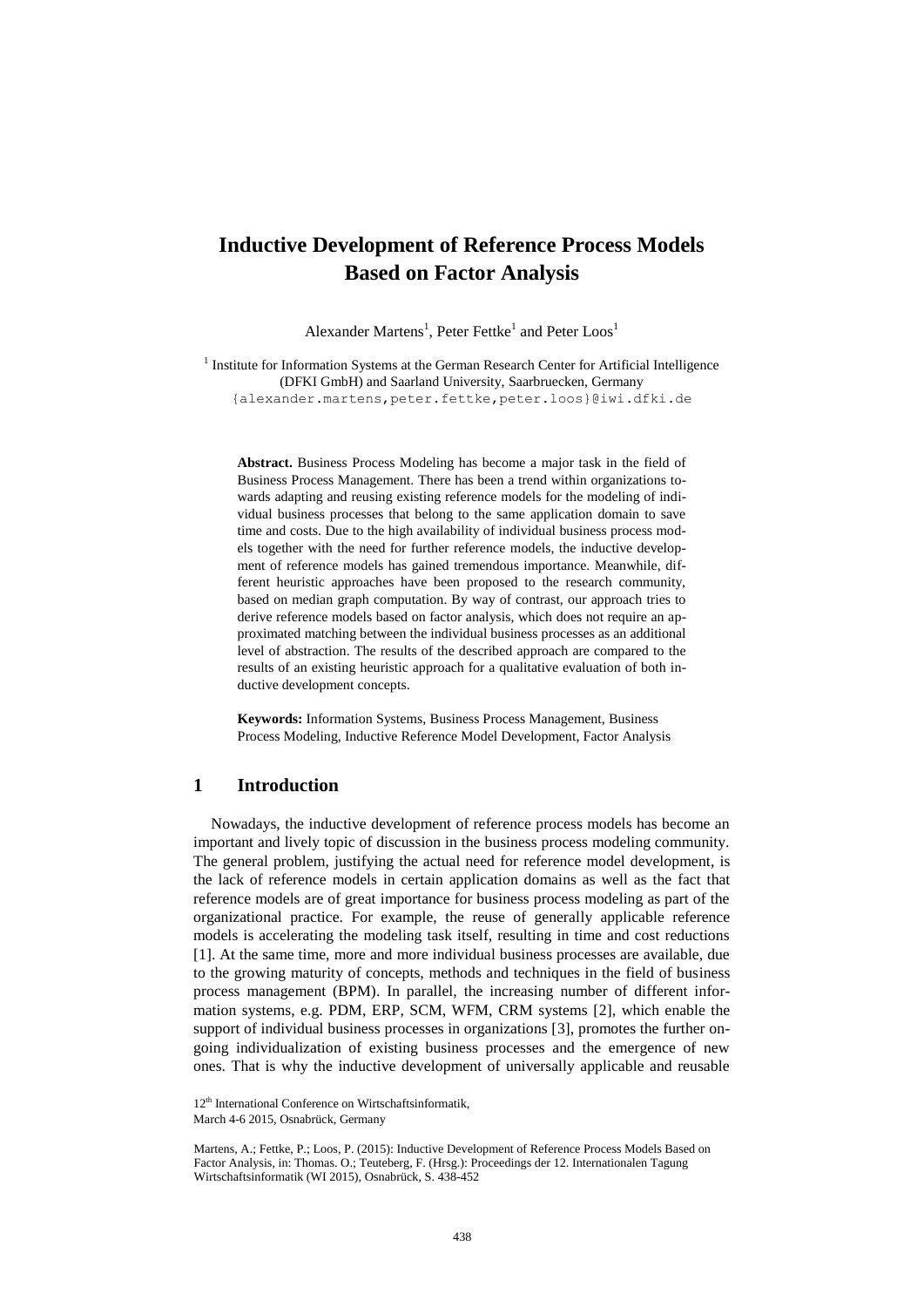reference models [\[4\]](#page-14-3) plays a key role in increasing their availability, notwithstanding the fact that inductive development is still at the discussion and research stage. The inductive modeling strategy, in contrast to deductive reference model development, is not based on the consideration of general theories and concepts [\[5\]](#page-14-4), but it consolidates real-world business process data, e.g. in the form of individual business process models. The aim of the inductive strategy is to identify similarities between the individual business process models in order to derive an abstracting reference model [\[6\]](#page-14-5). In the related discipline of process mining, business processes are derived from records of business executions instead.

In literature, common shortcomings of more or less heuristic approaches in the research area of inductive reference model development can be summarized as follows. First, existing approaches are limited by heuristics with negative impacts on the stability and the quality of the approximated results. Second, most of the methods require further prerequisites and assumptions, depending on the characteristics of the used modeling language. Third, similarities are identified based on syntactical comparison of labeled business process elements without considering the semantics. Fourth, the underlying process matching problem of today's methods has to be solved, being NP-complete. Heuristic approaches are used in order to approximate a solution for this problem so as to deal with the complexity of today's real-world business processes in an efficient and effective way. The approximation of a matching which is not unique in general [\[7\]](#page-14-6) introduces an additional level of abstraction, leading to a loss of information. In the related work stream of process mining, similar concepts, methods and techniques are applied, and similar problems exist, compared to the work stream of inductive development.

Motivated by the unused, but important and promising potential of the inductive strategy, the main contribution of this paper is the presentation of an innovative conceptual idea for the purpose of inductive reference model development based on factor analysis. The goal is to address the mentioned gaps of existing methods by the described approach in the following work that can be classified as design science research [\[8\]](#page-14-7). In both the work stream of inductive reference model development and the work stream of process mining, the application of statistical data analysis techniques is fairly unexplored. So far, those techniques are only applied for dimension reduction or clustering purposes common in the area of process mining. The presented method can also be adopted to support the detection of previously unknown process structures, for example in event logs, seen as a possible contribution to this field. Given a set of individual real-world business process examples as input for the development of an inductive reference model, our approach is to perform statistical data analysis in order to find an abstracting reference model that abstracts from differences, while focusing on commonalities. Factor analysis fits to this problem at hand because for this purpose it can be applied directly to a metric-scaled representation of the input in order to reduce the individual business process models to a lower number of latent variables, called factors. The key aspect is that factor analysis allows to draw statistical inferences from the factors back to the input about the degree of its reflection in the result. The abstracting reference model is obtained from those characterizing inferences. A fully-integrated cluster analysis ensures the robustness of the method,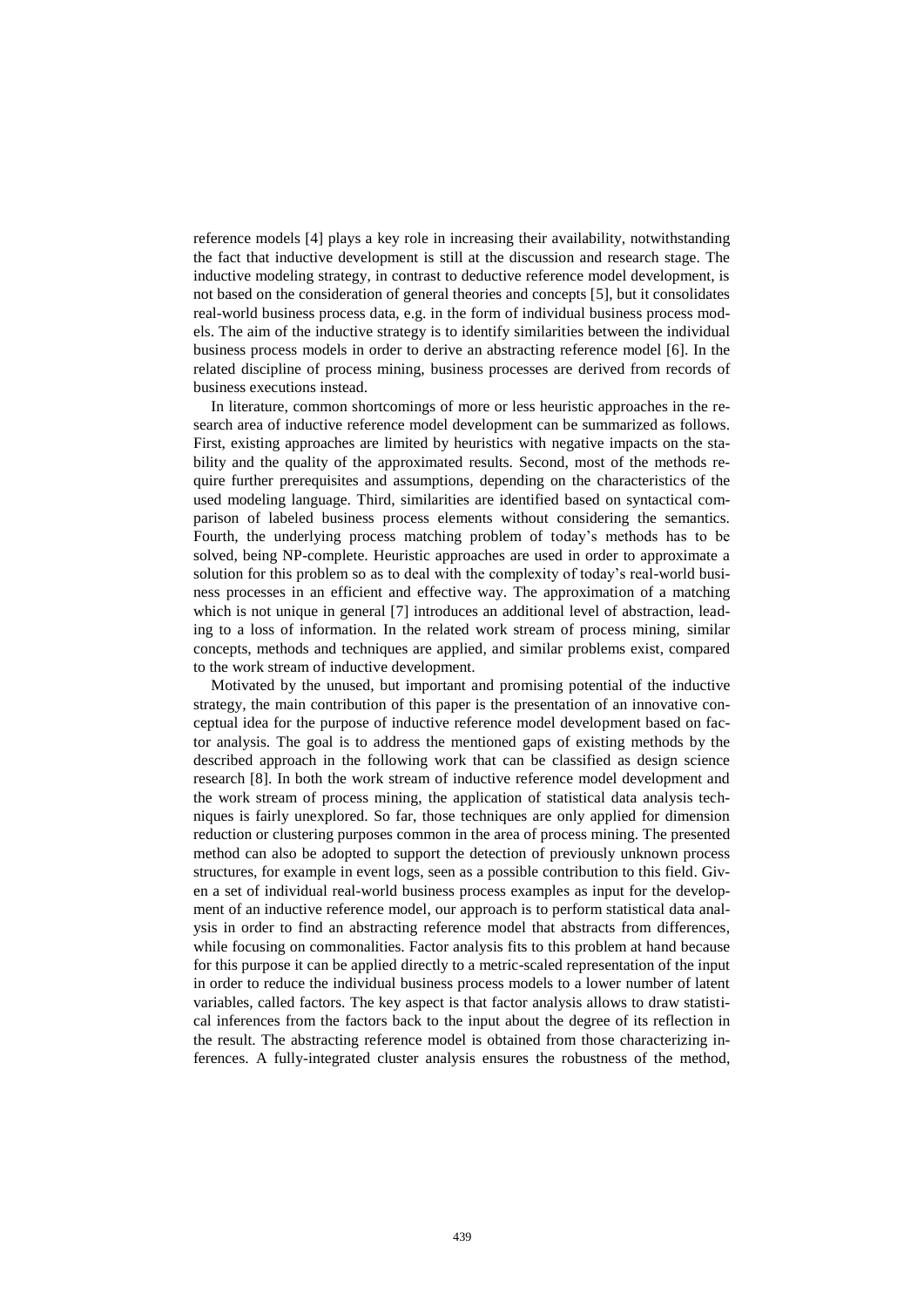because the input is transformed into a homogeneous selection of individual business process models.

The work described in this paper is structured as follows: In section 2, related work is summarized and compared to our approach. In section 3, the mathematical background regarding statistical data analysis is explained in more detail. While section 4 describes the algorithmic idea on a high level, section 5 focuses on the single algorithmic steps in order to provide a full and understandable picture of the implemented algorithm. In section 6, the results are presented and compared with the results of a heuristic method based on the concept of median graph computation. Finally, section 7 concludes the paper.

# **2 Related Work**

In literature, the work stream of inductive reference model development is strongly related to the stream of process mining, sharing common concepts, methods and techniques. For example, heuristic approaches have evolved in both areas. However, the intended aim has to be understood differently. The inductive strategy automatizes the generation of reference models based on a set of individual business process models as input. Instead, process mining extracts valuable knowledge from records of business executions [\[9\]](#page-14-8), not necessarily in order to derive business process flows. Depending on the mined perspective, which can be differentiated between the process, organizational and data perspective, for example, business processes can be modeled as components in an object-oriented sense that are connected to each other to express dependencies and requirements between them.

In the meantime, different heuristic methods have been proposed to the research community in the area of inductive reference model development. In this context, the powerful concept of genetic algorithms is considered for modeling and optimization purposes more and more often, because it is easy to extend and generally applicable without the need for making assumptions about the optimization problem itself. Yahya et al. [\[10\]](#page-14-9) have used as the first genetic algorithms in order to reduce the inductive derivation of reference models to the optimization problem of minimal graphedit distance. However, the presented results do not prove the practical applicability of their work because the presented results are not generated based on real-world business process data, being modeled in no wide-spread modeling language. The application to real-world examples and the evaluation of the results is addressed by the work of Martens et al. [\[11\]](#page-14-10). Instead of using genetic algorithms, Ardalani et al. [\[12\]](#page-14-11) demonstrate another heuristic approach, defining a minimal cost of change function in order to operationalize a reference model also based on minimal graph-edit distance. The reference model is developed iteratively by evaluating this function based on individual business process models.

In the related area of process mining, similar concepts, methods and techniques are applied within various organizations such as public institutions [\[9\]](#page-14-8), telecom companies [\[13\]](#page-15-0) and healthcare institutions [\[2\]](#page-14-1). Van der Aalst et al. [\[14\]](#page-15-1) have introduced the α-algorithm in order to discover process models, modeled as Petri net from event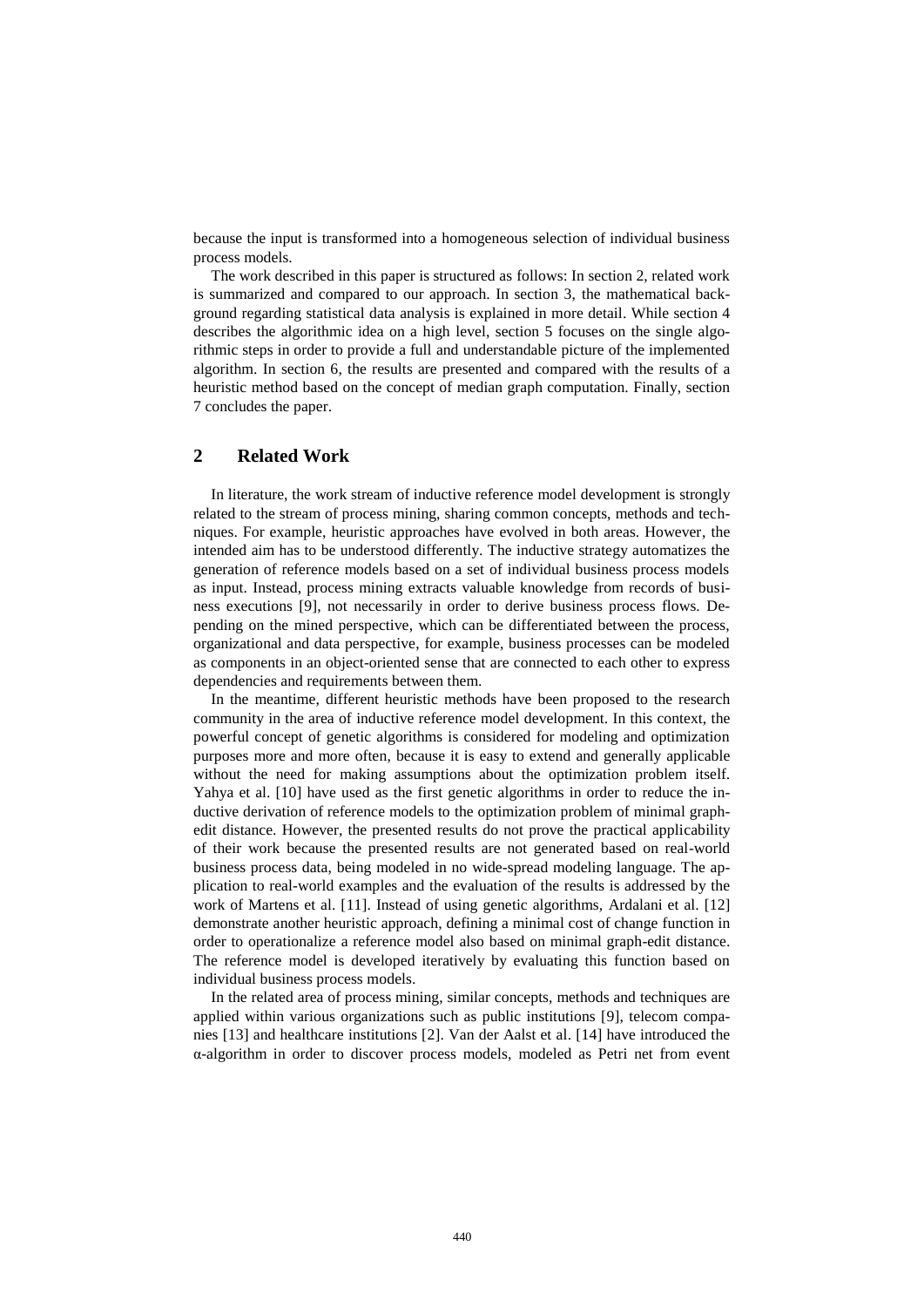logs. Li et al. [\[15\]](#page-15-2) present a heuristic search algorithm for process variant mining. The formulated optimization problem is approximated using a heuristic measure. The application of clustering techniques is mentioned in some literature to facilitate process mining especially in healthcare [\[2\]](#page-14-1), [\[16\]](#page-15-3). In this context, statistical data analysis is mainly used for the purpose of dimensionality reduction in order to process highdimensional data [\[17\]](#page-15-4).

Compared to our approach, heuristic methods are less stable and accurate. For example, the  $\alpha$ -algorithm is not showing any robustness against noise in the data. The results are generated based on preconditions and assumptions that are necessary to solve the underlying matching problem, being independent from the formulated optimization problem. The matching is approximated based on heuristics, resulting in an equivalent relation that represents a necessary, but additional level of abstraction. This leads to a loss of information. So far, process element matches are established by syntactic and type-oriented similarity measures. In contrast, our approach extends this bunch of similarity measures by taking into account semantics.

## **3 Mathematical Background**

In this paper, statistical data analysis is applied in order to abstract from differences while gently focusing on commonalities in the business process structures, but not on the basis of assumptions or on the basis of approximations. The intended goal is to obtain more stable and accurate results compared to the use of heuristic methods. In the mathematical sense, a metric-scaled representation of the data is required to decompose the observed variables into a smaller number of latent variables, which reflect the main evidences, while reducing the variability between observations, e.g. business processes. The latent variables guarantee to be independent, when the normally distributed data jointly span a low-dimensional mathematical space. Depending on the application, there are various techniques to search for joint variations in response to latent variables.

Principal component analysis (PCA) is usually applied for the purpose of dimension reduction in conjunction with cluster detection for example. Therefore, the data is projected from a high-dimensional into a low-dimensional mathematical space. The appropriate transformation matrix results from the relevant eigenvectors. The intended goals of factor analysis (FA) are structure detection and causal modeling [\[18\]](#page-15-5), in that the analysis characterizes the relationship between observed, correlated variables and a lower number of latent, uncorrelated variables. In mathematical terms, the difference between PCA and FA is that FA accounts only for the variance that is common among the observed variables instead of accounting for all of the variance in the data.

As a first step in FA, the data matrix is Z-transformed by mean-centering and standardization. Afterwards, it is decomposed in its eigenvectors and corresponding eigenvalues. Together with the eigenvectors, the factors (or latent variables) form a linear combination, representing the observed variables, and the eigenvalues, accounting for the relevance of the direction of the eigenvector, lead to the factor loads. The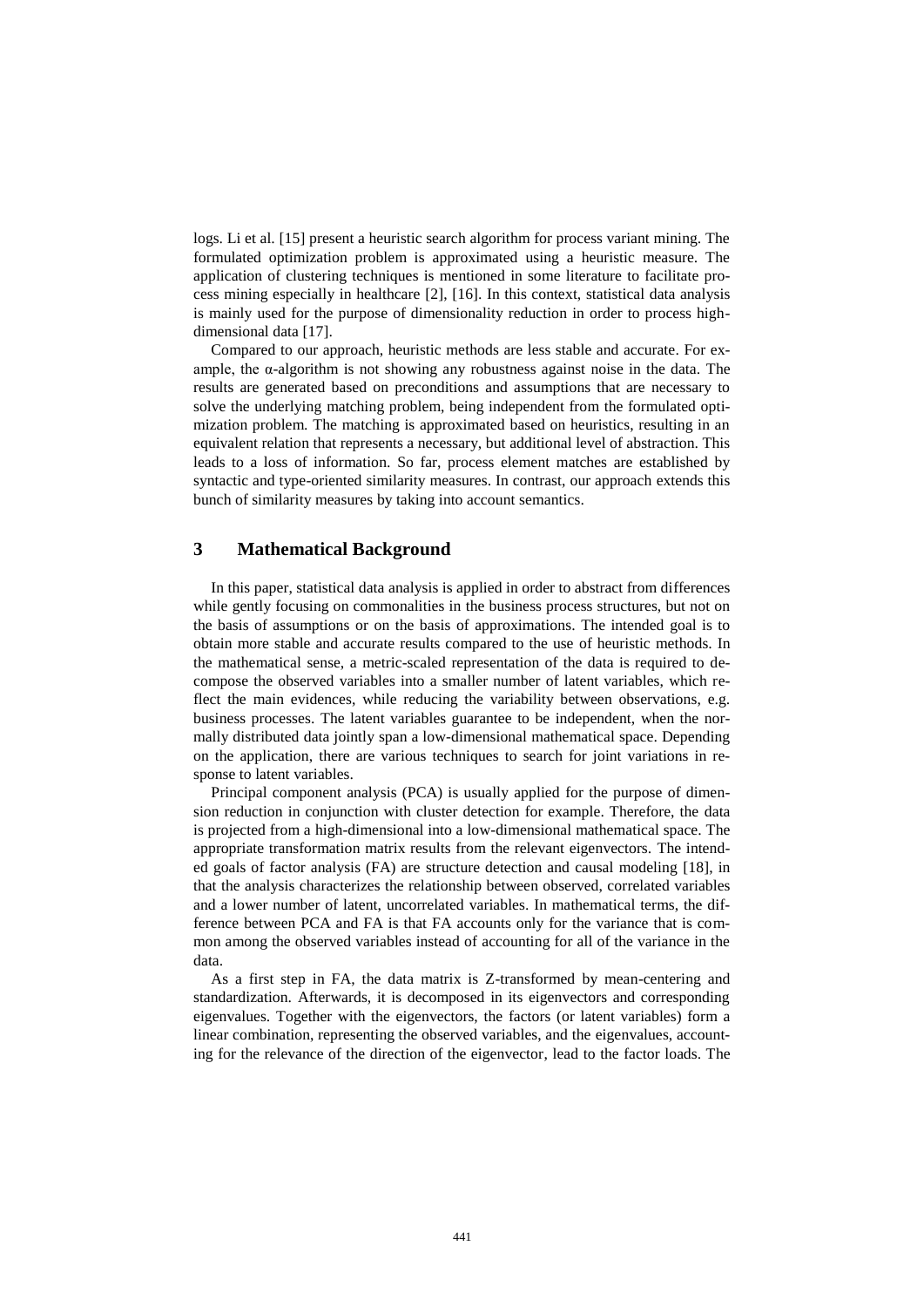factor loads are obtained by scaling the eigenvectors with the square root of the corresponding eigenvalues. In general, different methods are possible for the decomposition, e.g. the standard covariance method or singular value decomposition (SVD). Each method makes different demands on the data, offering both advantages and disadvantages. The main specific characteristic of the application described in this paper is that there are more variables than observations in general. In addition, the number of variables is very high. Under these conditions, the covariance method is not numerically stable and it is not efficient. That is why we are making use of the SVD as an alternative technique that is especially suitable for high-dimensional data. It is numerically more stable and it provides efficient results, even if the number of variables is larger than the number of observations [\[19\]](#page-15-6). However, the high random-access memory consumption of our present implementation is seen as a limitation.

# **4 Overall Approach**

Real-world business process models are considered in the following as directed graph structures, consisting of a set of edges that induces a predefined order among a set of nodes. Each node is labeled by a distinct linguistic expression of a natural language. In addition, it may be the case that more meta-information is contained within single entities (e.g. costs for a specific transition), which has been ignored by our work so far. This kind of representation is independent from a concrete modeling language. The following main steps describe our inductive development approach on a high level, as illustrated in figure 1.

In the first step, each directed graph structure is transferred into a matrix representation, which follows the idea behind an adjacency matrix. The dimensions of the matrix represent the set of syntactically distinct labels among all existing nodes that appear in the data. Each matrix entry is assigned a metric value that quantifies the degree of uniqueness regarding the existence of an edge between the respective labels. Therefore it is necessary to compare the source and target labels to the labels of all the source and target nodes, connected by a directed edge in the respective individual graph structure. The idea is that the higher the average of calculated syntactic and semantic similarity values, the higher the chance that an edge occurs. Apart from the calculation of syntactic similarity, the measurability of semantic similarity is a challenge, because labels can be syntactically different and yet still express a similar or the same meaning. For this reason, the approach integrates linguistic background knowledge in the form of dictionaries for the German and English language. In the second step, all single matrices are integrated into a common data matrix by linearization of each matrix as one vector of observed variables. In the third step, the meancentered and standardized data matrix is decomposed into its eigenvectors and corresponding eigenvalues by the application of SVD (cf. section 3) as an intermediate result in the context of statistical data analysis. The normed eigenvectors form a transformation matrix that is used to project the individual business process models from a high-dimensional into a low-dimensional mathematical space in order to perform a cluster analysis afterwards. The objective is to ensure a homogeneous selection of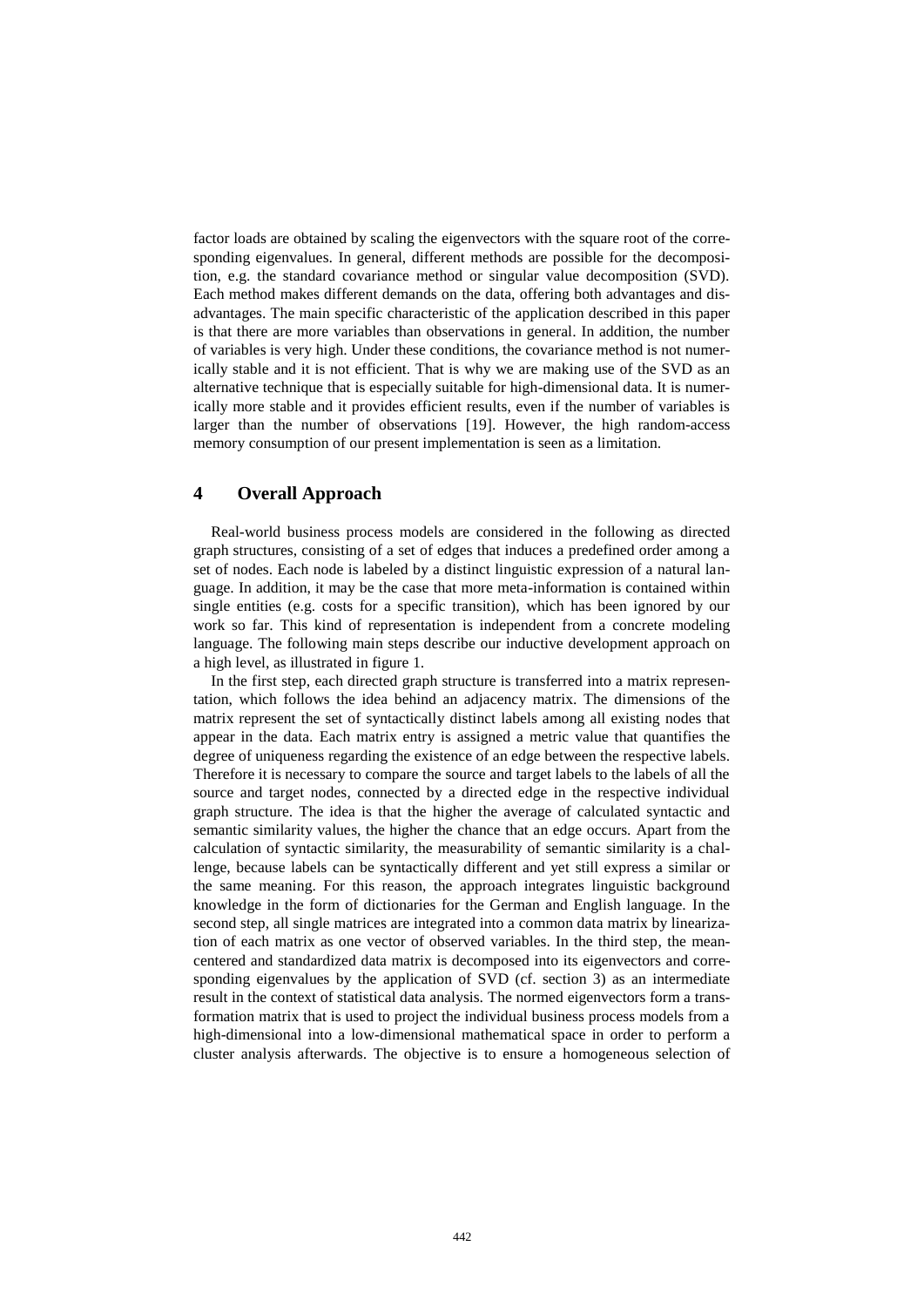individual business process models by the removal of outliers to increase the robustness of the overall approach. In terms of business process modeling, an outlier can be understood as a business process model that does not belong to the same application domain as the majority. Based on the results of cluster analysis, a reduced number of factors is expected that account for the variances among the selected individual business process models. The relevant number of factors is derived from the corresponding eigenvalues based on the application of different decision criteria. After calculating the corresponding factor loads, characterizing the relationship between each factor and each observed variable, the commonality vector is calculated. It expresses the degree of how much each observed variable is explained by all the factors. At this point, the legitimate idea of deriving the abstracting reference model directly from the intermediate results of factor analysis does not lead to useful results. The transformation of both the factor loads and eigenvectors back into the original matrix representation results in highly fragmented graph structures, not representing a tangible business process model. Accompanied by the missing mathematical interpretation, the individual business process model that has the smallest distance to the commonality vector is selected in the fourth step. It is interpreted as a model that is closest to the reference model. In the fifth step, it is refined based on the commonality vector to inductively develop an abstracting reference model that can be reused directly by business process designers for the task of business process modeling.



**Fig. 1.** Overview of the overall approach

# **5 Algorithm**

#### **5.1 Step 1: Represent each Input Model by a Metric-Scaled Matrix**

In the first step, the set of distinct labels among all nodes of the individual business process models has to be determined and sorted in an alphabetically ascending order.

$$
L = \{l_1, \ldots, l_n\} \tag{1}
$$

The distinct labels represent the rows and columns of the  $n \times n$  matrix A, representing an individual business process model. The metric-scaled values of the matrix define the uniqueness regarding the existence of a directed edge between a labeled source and target node in the corresponding model  $i \in I$ ,  $c = |I|$  that is described.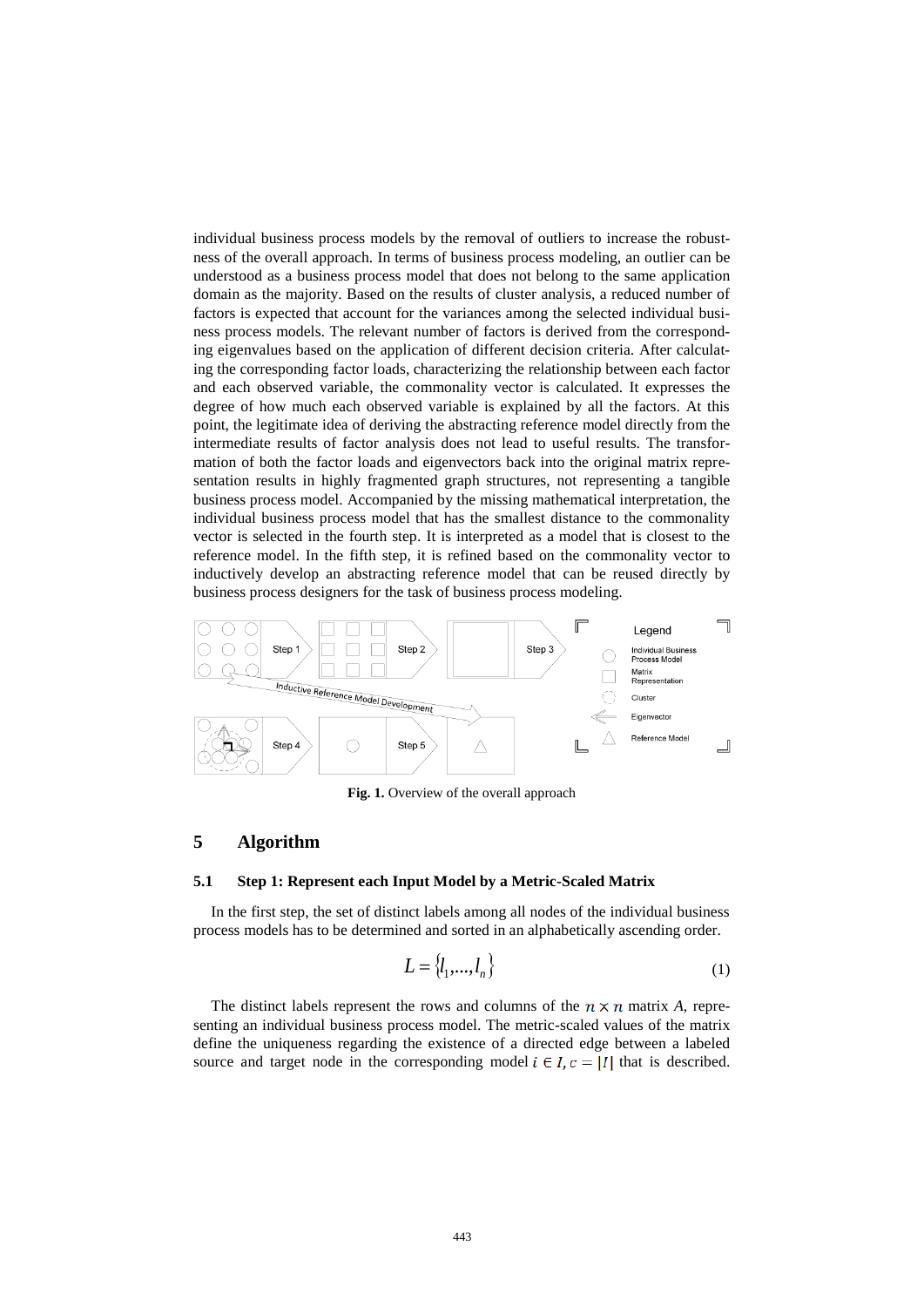Therefore, the corresponding labels are compared to the labels of all the source and target nodes that are connected by a directed edge within the respective graph structure.

$$
A_i^{n \times n} = \begin{bmatrix} p_i(l_1, l_1) & \dots & p_i(l_1, l_n) \\ \dots & p_i(l_p, l_q) & \dots \\ p_i(l_n, l_1) & \dots & p_i(l_n, l_n) \end{bmatrix}; p, q \le n = |L|
$$
 (2)

$$
p_i(l_p, l_q) = \sum_{\forall (s,t) \in E_i} \frac{2 \cdot p_i^{source}(l_p, l_s) \cdot p_i^{target}(l_q, l_t)}{p_i^{source}(l_p, l_s) + p_i^{target}(l_q, l_t)}
$$
(3)

In general, the methods used for the determination of similarities between business process elements range from syntactic, semantic, type-oriented and attribute-oriented methods [\[20\]](#page-15-7) to contextual similarity measures [\[21\]](#page-15-8). The type-oriented similarity between two labels is taken under consideration by the following function that compares the types of the corresponding nodes.

$$
sim_{type}(x, y) = \begin{cases} 1 & type(x) = type(y) \\ 0 & otherwise \end{cases}
$$
 (4)

The syntactic similarity measure calculates a string edit distance based on the Levenshtein-edit-distance *lev* [\[22\]](#page-15-9), which is normalized to a similarity in the range [0, 1].

$$
sim_{syn}(x, y) = 1 - \frac{lev(x, y)}{\max(x, y)}
$$
 (5)

The semantic similarity measure makes use of a synonym comparison between the identifiers by integrating linguistic background knowledge in the form of open and language-dependent dictionaries, such as WordNet<sup>1</sup> and GermaNet<sup>2</sup> for the English or German language. For the calculation of semantic similarities, each label *l* is split into single words at different delimiters upfront. Afterwards, the stop words as well as punctuations are filtered out, resulting in a set of words  $w_l$ . The function  $s(w_x, w_y)$ returns the set of all synonyms out of  $w_x$ , occurring in  $w_y$ .

$$
sim_{sem}(x, y) = \frac{2*|w_x \cap w_y| + |s(w_x, w_y)| + |s(w_y, w_x)|}{|w_x| + |w_y|}
$$
(6)

In this context, based on the evaluation in [\[23\]](#page-15-10), the combined similarity between two labeled nodes is measured as follows:

<sup>|&</sup>lt;br>|<br>| http://wordnet.princeton.edu/

<sup>2</sup> http://www.sfs.uni-tuebingen.de/GermaNet/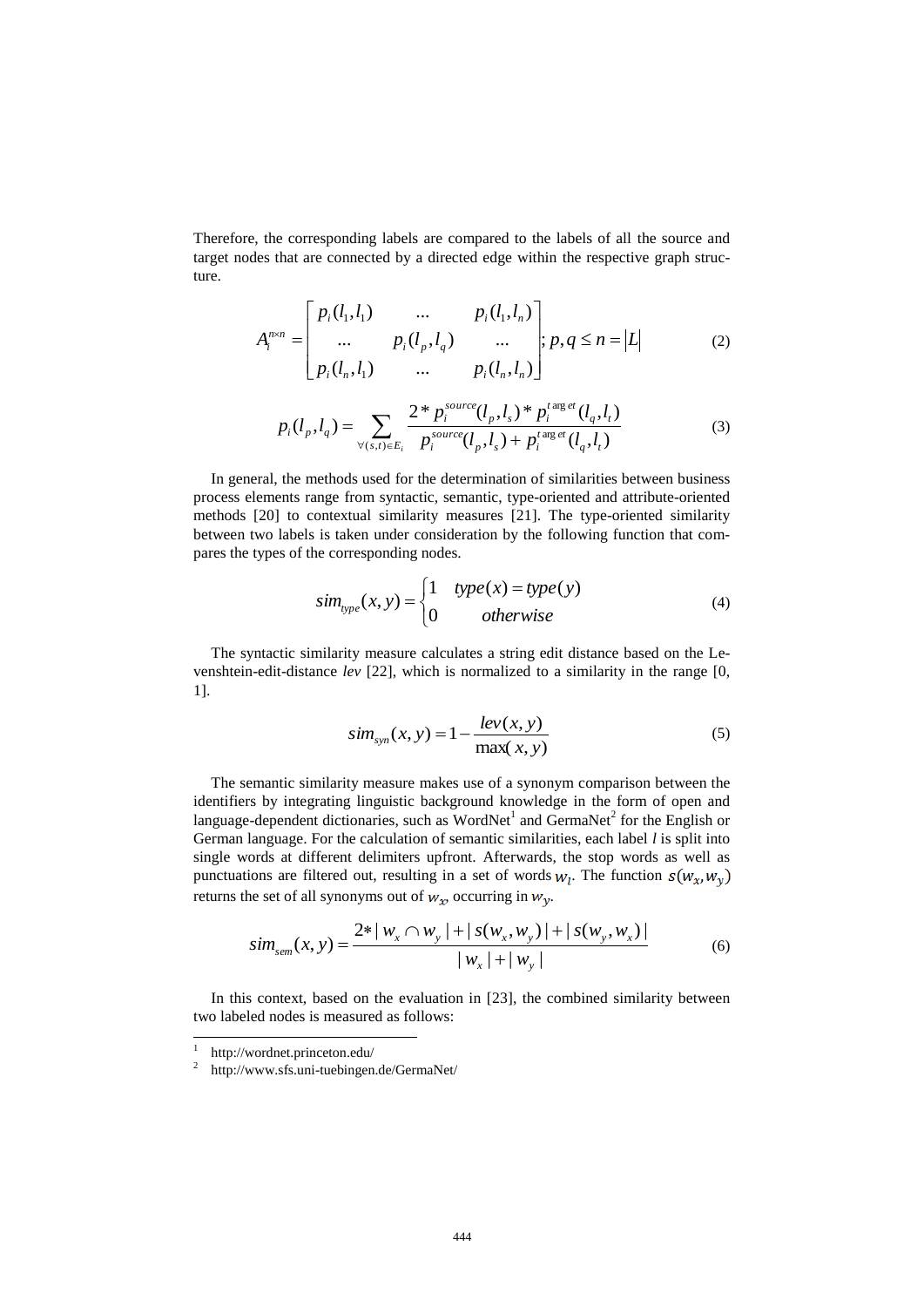$$
sim(x, y) = \frac{sim_{syn}(x, y) + sim_{sem}(x, y)}{2}; [0 \le sim(x, y) \le 1], x, y \in L
$$
 (7)

The presented similarity measures are combined with equal weighting according to [\[20\]](#page-15-7). The combined measure complements the calculation of matrix *A* as follows:

$$
p_i^{source}(l_p, l_s) = sim(l_p, l_s) * sim_{type}(l_p, l_s)
$$
\n(8)

$$
p_i^{t \arg et}(l_q, l_t) = \text{sim}(l_q, l_t) * \text{sim}_{type}(l_q, l_t)
$$
\n<sup>(9)</sup>

#### **5.2 Step 2: Transform each Matrix Representation into a Vector**

All matrices are transformed into a linearized vector for the purpose of integrating all business process model representations into a common data matrix.

$$
A_i^{n \times n} = \begin{bmatrix} a_{11} & \dots & a_{1n} \\ \dots & a_{pq} & \dots \\ a_{n1} & \dots & a_{nn} \end{bmatrix} \Rightarrow \vec{x} = \langle a_{11} & \dots & a_{1n} & \dots & a_{n1} & \dots & a_{nn} \rangle \tag{10}
$$

#### **5.3 Step 3: Perform Factor Analysis and Cluster Analysis**

The data matrix  $X^{c x n^2}$  comprises a set of *c* observations of  $n^2$  variables. The data is arranged as a set of *c* data vectors  $\vec{x}_1, \dots, \vec{x}_c$  with each vector representing an individual business process model, described by *n²* variables. Factor analysis (cf. section 3) is used in order to calculate the factor loads for a reduced number of factors. As an intermediate result of factor analysis, the eigenvectors and the corresponding eigenvalues of the decomposed data matrix *X* are obtained. The relevant eigenvectors form a transformation matrix that is used to project the individual business process models based on their linearized vector representation into a low-dimensional mathematical space. The individual models that are located in close proximity form a cluster. Under the assumption that the input data to this approach belongs more or less to the same application domain, the outliers become visible. The corresponding linearized vector representations are removed from the data matrix *X*. Afterwards, factor analysis is restarted without performing cluster analysis again. The resulting factors explain most of the variability within the data set. The most common decision criteria for estimating the relevance of eigenvectors and factors are described below.

- Kaiser criterion: All factors with a corresponding eigenvalue greater or equal to the value of 1 are selected as relevant.
- 90% rule: All factors that explain 90% of the overall variances in terms of the sum total of all eigenvalues are considered to be relevant.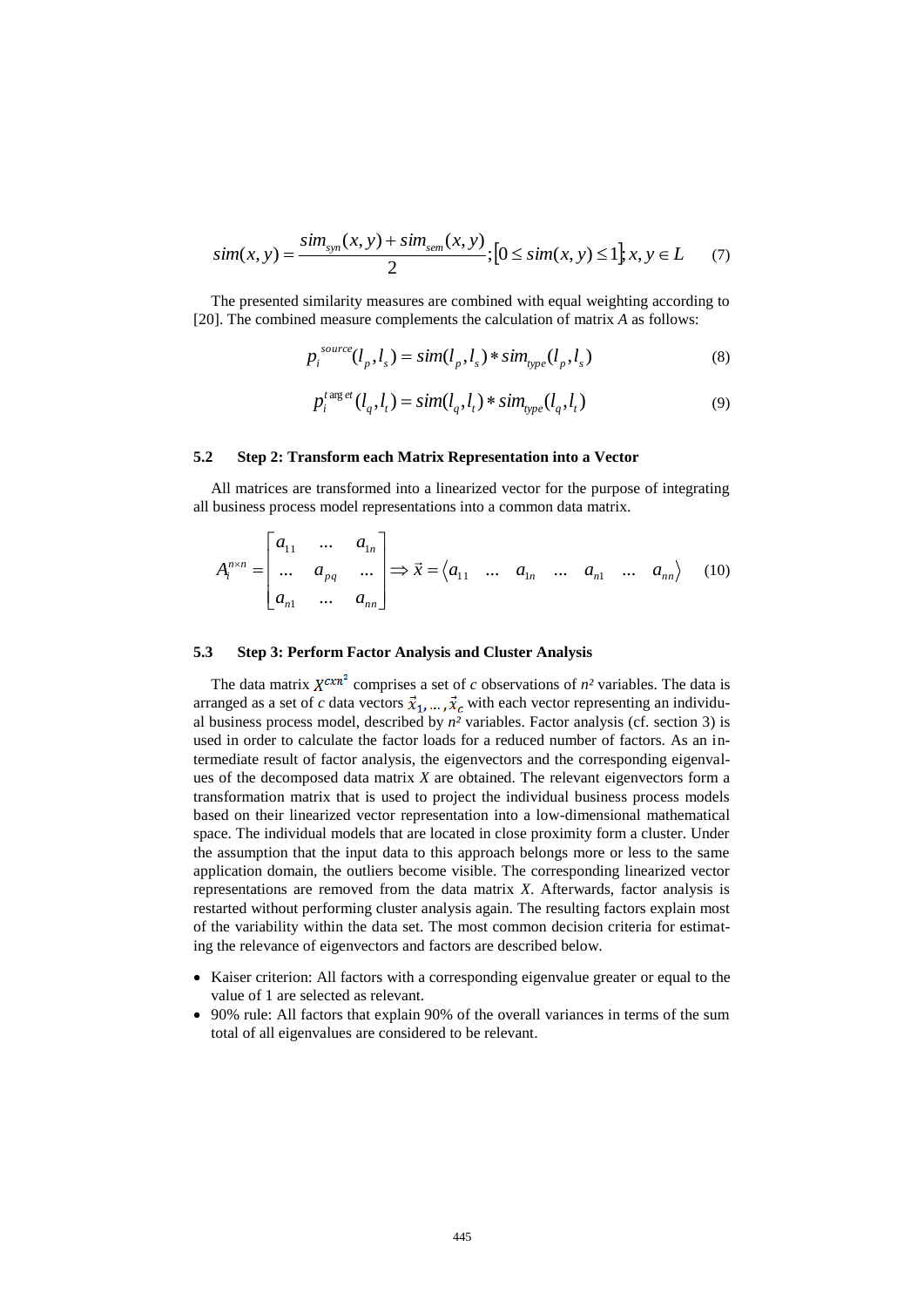Scree-plot test: Plotting all eigenvalues leads to the number of relevant factors at the point where the gradient of the plotted curve decreases significantly.

Due to the fact that the mentioned criteria tend to overestimate or underestimate the relevance, the average is considered finally as the relevant number *k*. The influence of a slight decrease or increase of the parameter *k* on the final result is negligible. Based on the factor load matrix  $B^{n^2 \times k}$ , the commonality vector  $\vec{c}$  is derived as follows:

$$
c_i = \sum_{j=1}^{k} b_{ij}^2
$$
 (11)

Each commonality value  $c_i$  expresses the degree of how much the observed variable *i* is explained by all the factors. In other words, the commonality describes the relationship between observed variables and their contribution to the explanation of relevant directions with regards to content.

#### **5.4 Step 4: Select an Individual Business Process Model**

The inductive reference model has to be derived based on the previous analysis. Therefore, the commonality vector is understood as query vector to determine the individual business process model that fits closest to the reference model in terms of the strongest explanation by all the factors. This is achieved by calculating the Euclidean distance between the linearized vector representation of each input model and the commonality vector.

#### **5.5 Step 5: Refine the Selection Towards an Abstracting Reference Model**

In the final step, the refinement process transforms the selected individual business process model into the reference model based on the strength of the dependency between two nodes in response to the identified factors. A strong dependency is marked by commonality value closer to 1, while a weak dependency is expressed by a value closer to 0. As a first evidence, an abstracting reference model is obtained by removing all edges that express the dependency between nodes, being assigned a commonality value below 0.5. Increasing this threshold is a useful method to strengthen the abstraction capability of the method in order to find further reference models on different levels of abstraction. All disconnected nodes are removed post-processing, resulting in a connected graph component, considered as inductive reference model.

#### **6 Evaluation**

#### **6.1 Proof of Concept**

The described algorithm is prototypically implemented in the Java programming language and integrated in a self-developed application within our research group,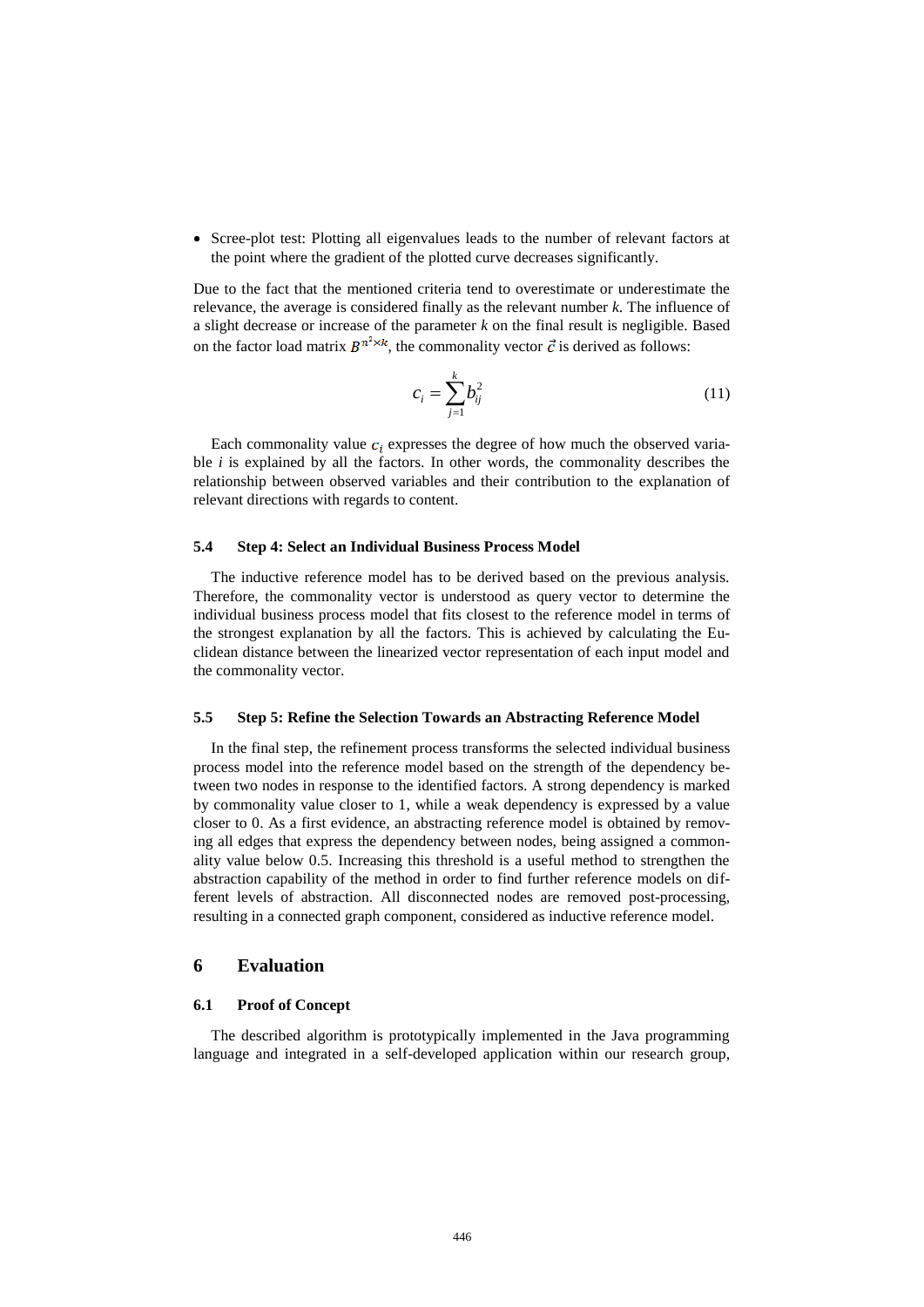providing the functionality of loading business process models that are represented in a common XML-based interchange format as for example EPC Markup Language (EPML) or ARIS Markup Language (AML). For the implementation of the algorithm itself, the JAMA library $^{\overline{3}}$  is used for calculative purposes. The linguistic background knowledge is integrated in form of word nets using the official application programming interfaces. The results of factor analysis are exported for further analysis and verification purposes. Finally, the derived reference model is shown in a special viewer, providing further analysis and export functionalities. The evaluation was performed on today's standard hardware (Intel Core i7 vPro 2.3 GHz processor, 16 GB RAM) under Windows 7 64-bit version and Java Runtime Environment 7 64-bit version.

### **6.2 Scenarios**

The evaluation of the described approach follows three different strategies based on two different real-world business process data sets. Scenarios 1 and 2 are based on the CoSeLoG project data set. Vogelaar et al. [\[24\]](#page-15-11) retrieved 80 business process models (eight different business processes for 10 Dutch municipalities). The GBA1 business process is used as input for the two different evaluation scenarios. Scenario 3 is founded on a controlled modeling exercise, where different students attending the course "Introduction to Information Systems" in the summer semester 2011 at our institute had to design a business process model by hand, referring to the same process description in the context of the written examination of the course.

- Scenario 1 (S 1): The 10 individual variants of the GBA1 business process are integrated into one reference model. The generated reference model *R* is evaluated against a manually developed reference model *R\** by hand by two independent designers, who were separated locally from each other during modeling without knowing the result of the described algorithm or discussing the modeling task upfront. Afterwards, the different modeled versions were reasonably merged into a single model based on discussions. For designing the reference model by hand, different practices are possible for creating a reference model. On one side, only the matching nodes and edges can be considered in order to build up a reference model. On the other side, the incorporation of all nodes into some kind of super-model is also a possibility. A compromise would be the selection of nodes that occur with a given probability. The designers followed this path, but in addition, nodes that seemed to be of high importance for the overall process were also integrated. Finally, the result was reviewed and classified as a plausible representative.
- Scenario 2 (S 2): In the first step, the first variant  $R^*$  describing the GBA1 business process of the Dutch municipality A is used to generate 20 variants by renaming, deleting and exchanging the order of model elements based on a certain probability so as to obtain a diverse synthetic data set of business process models. In the second step, the resulting models are provided as input to the algorithm, inductively

 $\overline{a}$ 

<sup>3</sup> http://math.nist.gov/javanumerics/jama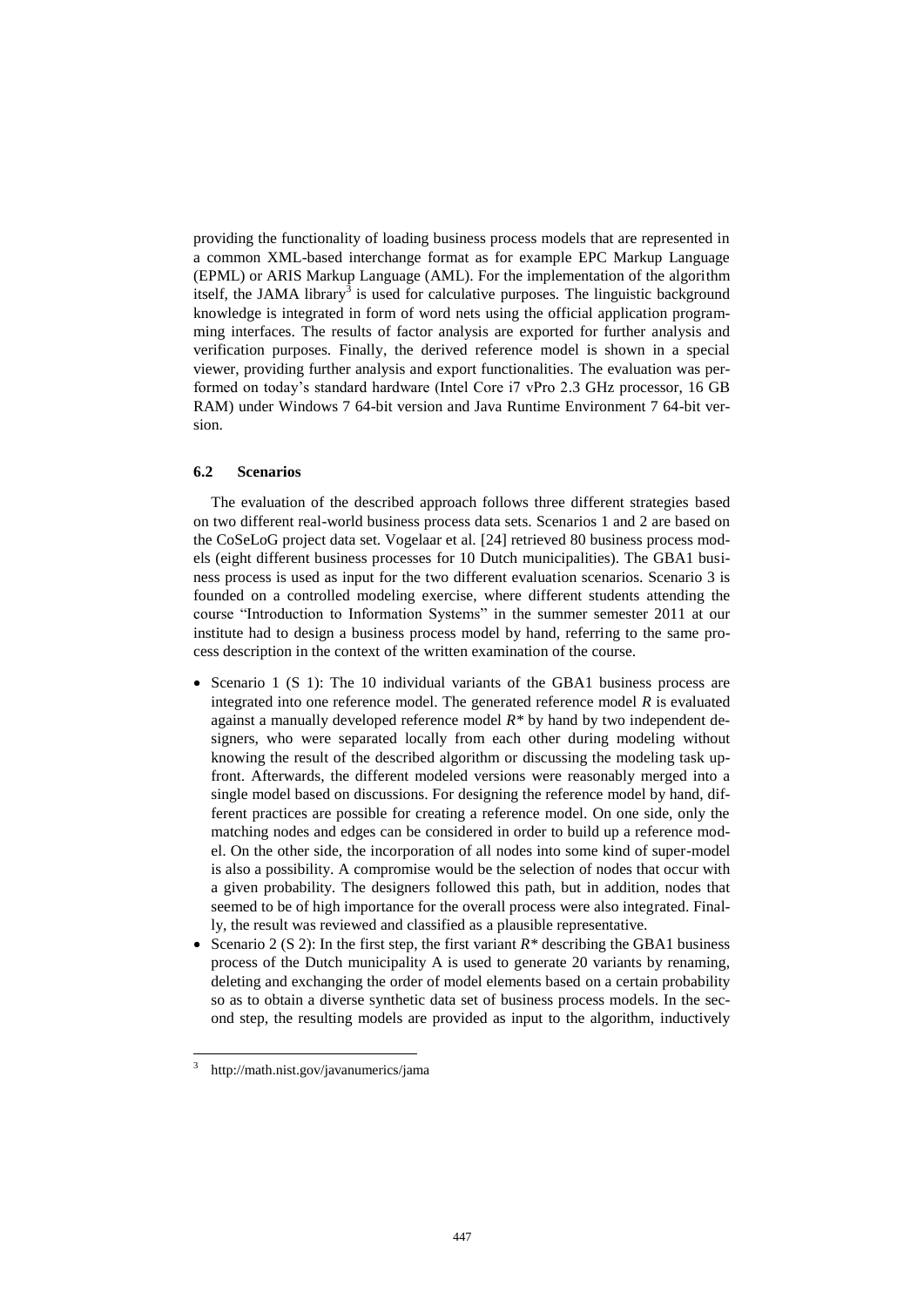deriving a reference model. It is expected that the generated reference model R has to be similar to the GBA1 variant *R\**, serving as a pattern for automatic variant generation.

- Scenario 3 (S 3): A close look at the 38 solutions that were developed by the students based on the controlled modeling exercise shows that
- ─ the solutions do not meet partially the essential subject matters,
- ─ the exercise is partially misunderstood because of misleading formulations and
- ─ the syntactic rules of the given modeling language are not respected.

These points are general risks that have to be faced in controlled modeling exercises. An example solution on the subject area was developed independently by experts by following the same textual specification. The modeling task is simplified by the fact that a reference is already given implicitly by such a description. In this context, we have identified the main subject matters and process flows as assessment framework in advance on the basis of the controlled modeling exercise. Afterwards, exam solutions – which either did not represent a valid model or met the established criteria to a very small extent – were dropped as input for our method. The preceding cluster analysis was applied to the remaining ten solutions. Finally, based on the six remaining individual solutions of the students, a reference model *R* is derived inductively. It is compared to the example solution *R\**.

In table 1, the differences among the scenario-specific characteristics are summarized.

|            |       | Avg. # of $\vert$ Avg. # of $\vert$ Execution |         | Memory      | Modeling   |
|------------|-------|-----------------------------------------------|---------|-------------|------------|
|            | nodes | edges                                         | time    | consumption | type       |
| Scenario 1 |       | 33                                            | 5 sec.  | $2.5$ GB    | natural    |
| Scenario 2 | 19    | 20                                            | 8 sec.  | $2.6$ GB    | synthetic  |
| Scenario 3 | 43    | 46                                            | 81 sec. | $10.1$ GB   | controlled |

**Table 1.** Summary of scenario-specific characteristics

#### **6.3 Measures**

In this paper, the main question regarding the evaluation is how relevant an obtained reference model is compared to the expected one. This is the reason why it makes sense to transfer the measures precision and recall as noted in equation 12 and equation 13 from the research area of information retrieval to the area of inductive reference model development. In equation 14, the F-measure is defined and interpreted as weighted average (harmonic mean) of precision and recall, rating the accuracy of the retrieved reference model. The values of these measures lie in the interval [0, 1]. A higher value indicates a more relevant and accurate result.

$$
precision = \frac{|R^*| \cap |R|}{|R|} \tag{12}
$$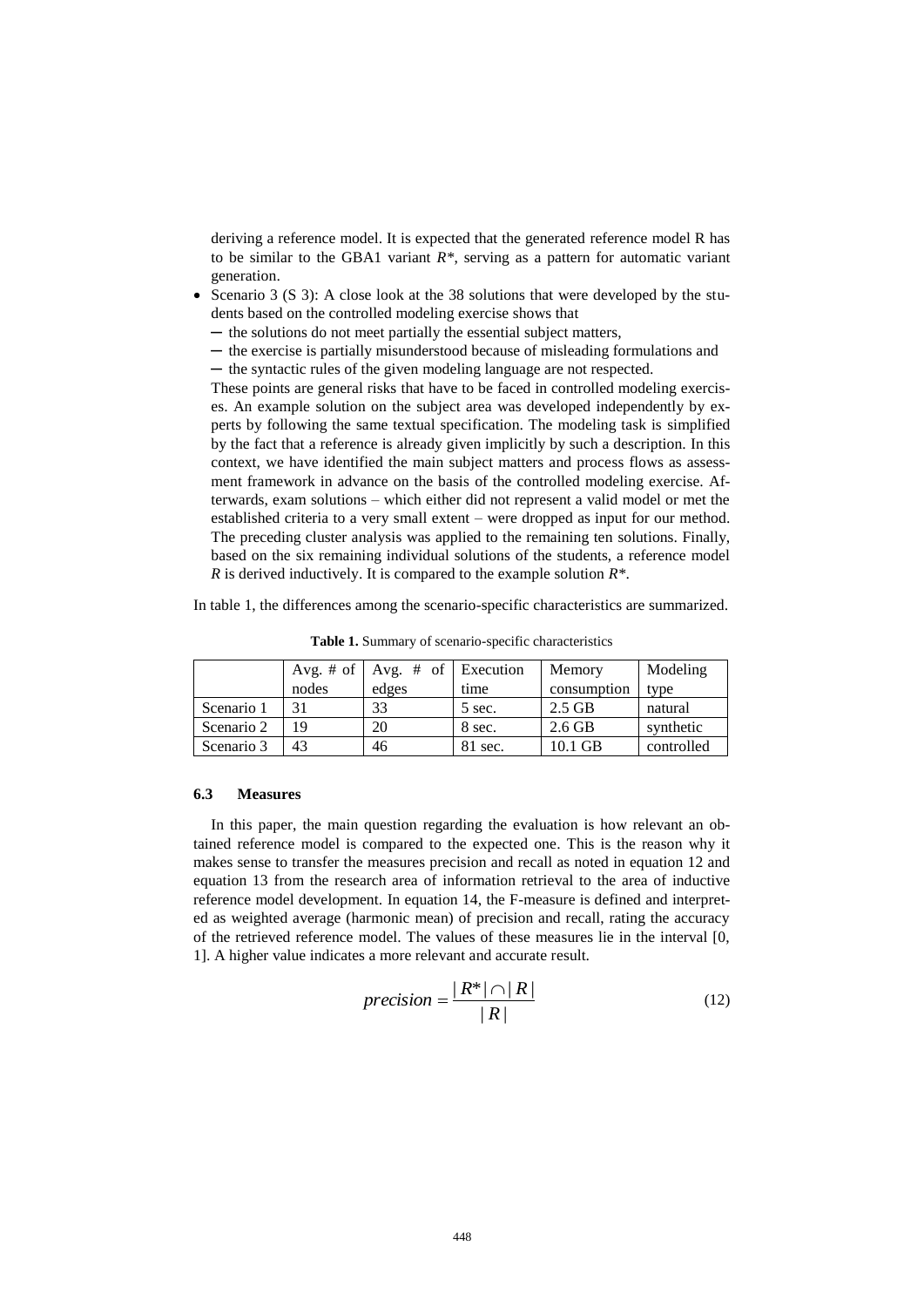$$
recall = \frac{|R^*| \cap |R|}{|R^*|} \tag{13}
$$

$$
F-measure = \frac{2*precision*recall}{precision+recall}
$$
 (14)

#### **6.4 Results**

In general, it is difficult to provide a formal correctness proof for a method. That is the reason why this paper focuses on the evaluation of the presented approach in terms of practical usage and relevance of the results. The results are independent of the use of a certain modeling language as long as the individual business processes are representable as directed graph structures. The generation is possible in real-time and the results are reproducible. Furthermore, statistical data analysis reduces necessary preconditions and assumptions. This makes the method highly relevant for practical usage. The relevance of the results is evaluated based on different measures as defined in subsection 6.3. The evaluation measures are calculated and the results are presented in table 2. A commonality value greater than 0.9 has to be chosen in order to obtain the following stable and promising results for the three different scenarios.

**Table 2.** Comparison of the FA based approach with a heuristic median graph-based method

|                                   |          |           | Event | Function | Connector | Edges | All  |
|-----------------------------------|----------|-----------|-------|----------|-----------|-------|------|
|                                   | Factor   | Precision | 0.87  | 0.91     | 0.67      | 0.83  | 0.82 |
|                                   | Analysis | Recall    | 0.67  | 0.82     | 0.67      | 0.65  | 0.69 |
| $\overline{\phantom{0}}$          |          | F-measure | 0.76  | 0.86     | 0.67      | 0.73  | 0.75 |
| $\boldsymbol{\omega}$             | Median   | Precision | 0.89  | 0.88     | 0.50      | 0.86  | 0.81 |
|                                   | Graph    | Recall    | 0.62  | 0.58     | 0.33      | 0.59  | 0.55 |
|                                   |          | F-measure | 0.73  | 0.70     | 0.40      | 0.69  | 0.65 |
|                                   | Factor   | Precision | 0.77  | 0.86     | 0.83      | 0.64  | 0.73 |
| $\sim$                            | Analysis | Recall    | 0.85  | 0.83     | 0.83      | 0.54  | 0.69 |
|                                   |          | F-measure | 0.80  | 0.84     | 0.83      | 0.59  | 0.71 |
| S                                 | Median   | Precision | 0.82  | 0.90     | 0.50      | 0.86  | 0.80 |
|                                   | Graph    | Recall    | 0.75  | 0.82     | 0.33      | 0.75  | 0.69 |
|                                   |          | F-measure | 0.78  | 0.86     | 0.40      | 0.80  | 0.74 |
|                                   | Factor   | Precision | 1.00  | 1.00     | 1.00      | 0.81  | 0.91 |
| $\omega$<br>$\boldsymbol{\omega}$ | Analysis | Recall    | 0.91  | 0.87     | 1.00      | 0.76  | 0.84 |
|                                   |          | F-measure | 0.95  | 0.93     | 1.00      | 0.78  | 0.87 |

The results of scenario 3 compared to scenarios 1 and 2 state the successful integration of semantics. The results of another actual inductive approach [\[11\]](#page-14-10) that represent the concept of median graph computation are opposed in table 2 for the scenarios 1 and 2. A direct comparison of both evaluations allows the conclusion that the stability of the described approach is higher, while its results are more accurate.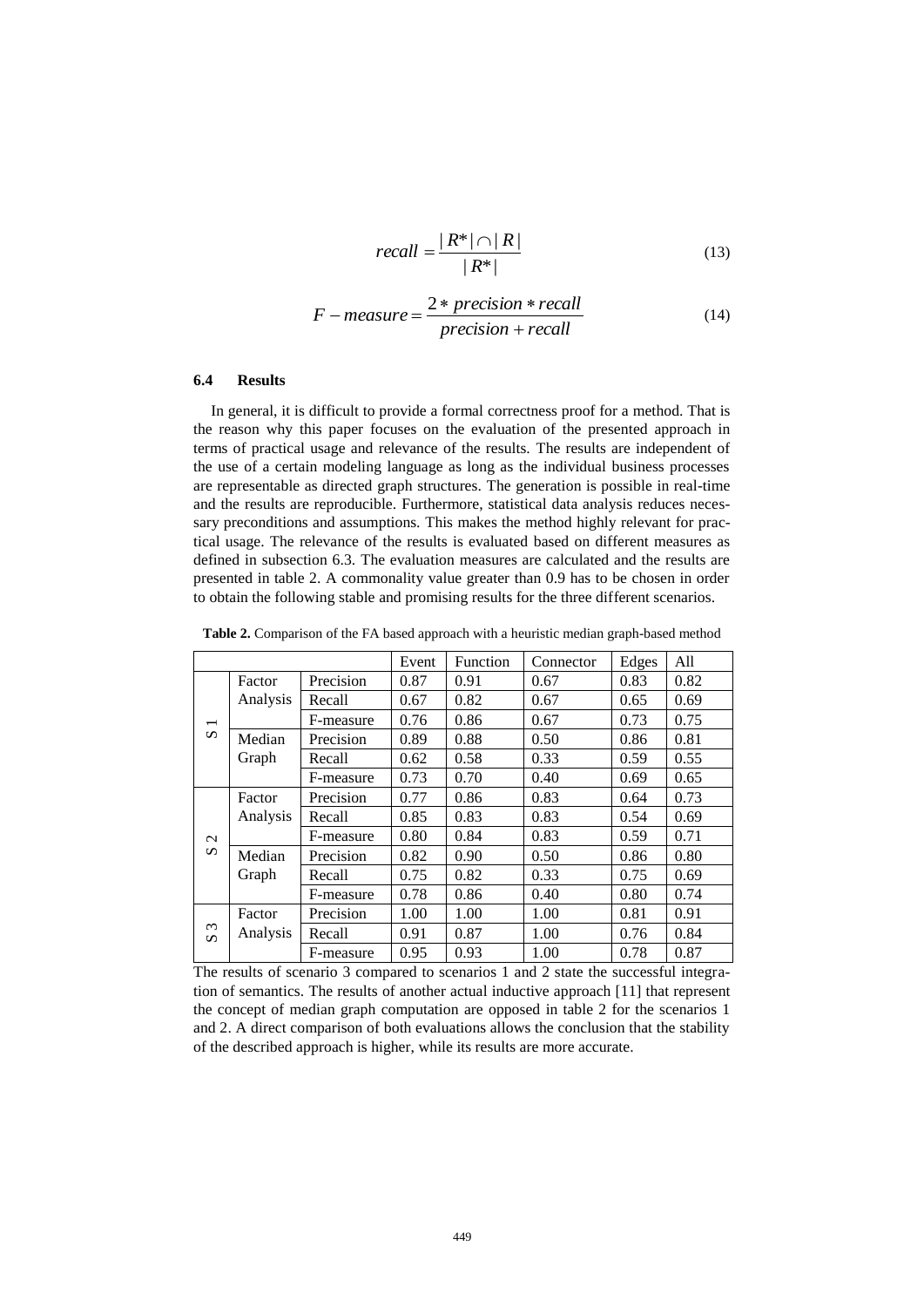# **7 Conclusion**

The presented method for the inductive development of reference models based on statistical factor analysis leads to promising results in the different evaluation scenarios using real-world data. The results have been compared to a heuristic approach based on median graph computation [\[11\]](#page-14-10), dealing with the same research problem. Our approach is able to increase precision and recall by avoiding an approximated heuristic solution of the underlying business process matching problem that is complex and not unique. Furthermore, statistical data analysis avoids necessary preconditions and assumptions. The strong determination ability of this method speeds up the runtime, resulting in higher effectiveness and efficiency. Due to the used methodology of statistical data analysis, the results show a greater stability. In scenario 2, the results are slightly worse in comparison to those of the heuristic median graph-based approach. The problem seems to be that the refinement process is not as flexible as genetic operations. In scenario 3, the incorporation of semantics leads to convincing results, showing its potential also for the integration in other existing inductive development techniques. Rehse et al. [\[25\]](#page-15-12) have proposed different requirements for inductive development methods that are satisfied by our approach. Overall, this work represents a promising and innovative conceptual idea as an alternative to concepts that are behind existing inductive reference model development approaches. In the current state of research, it provides important advantages in comparison to other concepts. The evaluation shows high-quality results, but a more detailed and qualitative evaluation of the described approach is necessary to prove its relevance for the organizational practice. Therefore, the evaluation must be extended so that further alternative inductive development approaches are included in more complex scenarios. Furthermore, the applied combined similarity measure has to be questioned more closely, opening up possibilities for extension or replacement. While deductive developed reference models are describing more or less a best practice, inductively developed reference models are interpreted more as a common practice. The practical problem behind the inductive development strategy is that background knowledge regarding the impact of single process steps is completely missing. Providing meta-information, e.g. the execution cost of certain process activities, is necessary in order to be able to measure the impact. However, for proven individual business processes as input, the result of inductive development approaches qualifies as a valid reference model.

Our approach suffers from certain limitations such as the high random-access memory consumption and the numerical instability of singular value decomposition that is caused by the high-dimensional data matrix representation (cf. section 3). This is the reason why the way of constructing the data matrix has to be opposed to other possibilities with the aim of reducing its dimensionality. One possibility is to evaluate a fragment-based approach instead of considering the entire set of nodes and edges, representing a graph structure, as basis for statistical data analysis. Another possibility is to unite certain matrix dimensions which represent a common synonym group. The refinement process has to be more flexible to cope with degenerate business process models. At the moment, the missing integration of further operations, such as the adding, the mutation or recombination of structural elements is also a limitation. Fur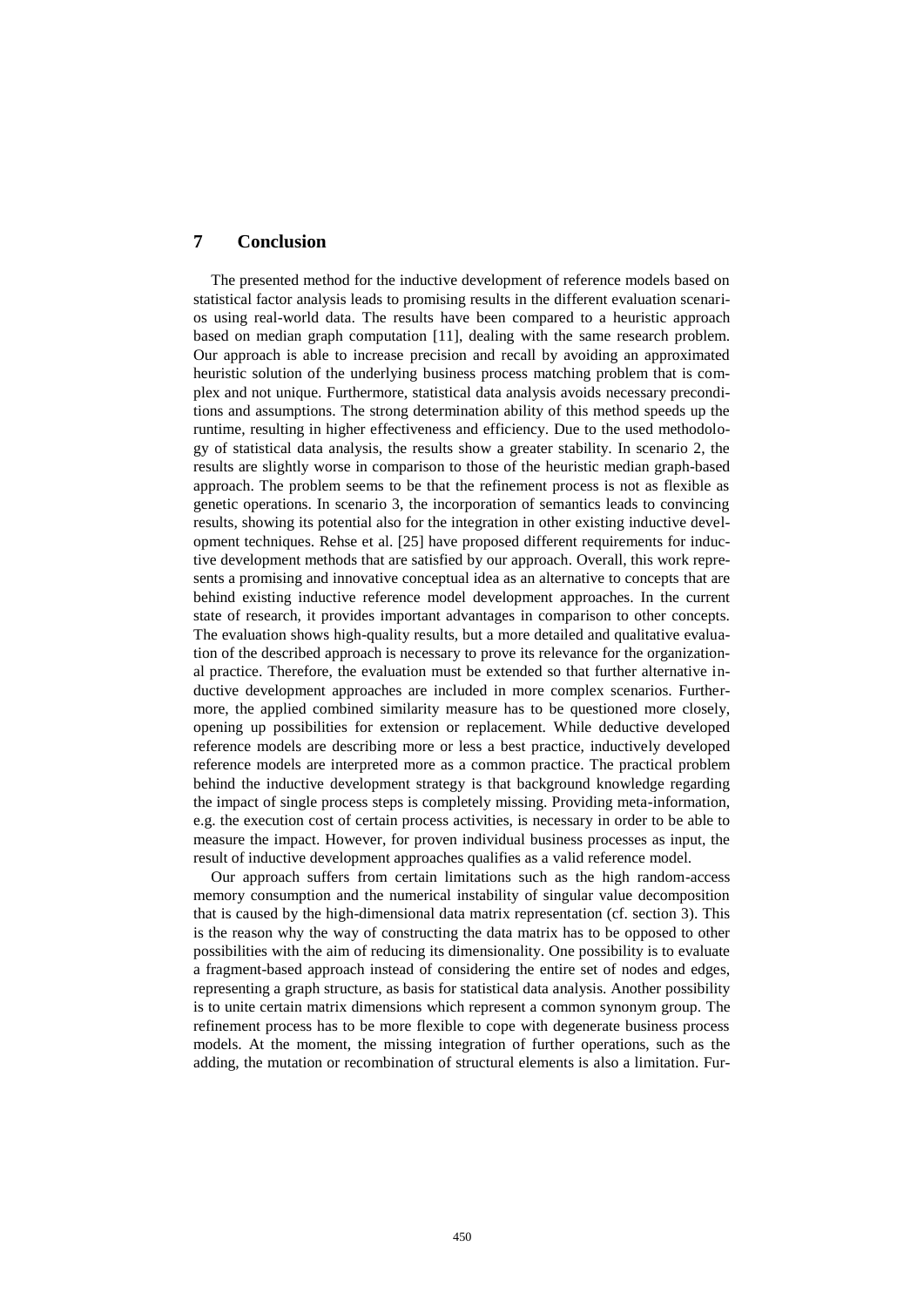thermore, our approach does not allow for the configuration of a company-specific variant of a reference model. For the future, it will be interesting to consider company-specific constraints in addition to the result of factor analysis during the selection and refinement step.

#### **References**

- <span id="page-14-0"></span>1. Becker, J., Meise, V.: Strategy and Organizational Frame. In: Becker, J., Kugeler, M., Rosemann, M. (eds.) Process Management. A Guide for the Design of Business Processes, pp. 91-132. Springer, Berlin (2011)
- <span id="page-14-1"></span>2. Mans, R. S., Schonenberg, M. H., Song, M., van der Aalst, W. M. P., Bakker, P. J. M.: Process mining in healthcare – a case study. In: Azevedo, L., Londral, A. R. (eds.) Proceedings of the first international conference on health informatics, pp. 118-125. Funchal, Madeira, Portugal (2008)
- <span id="page-14-2"></span>3. Houy, C., Fettke, P., Loos, P., van der Aalst, W. M. P., Krogstie, J.: Business Process Management in the Large. Business & Information Systems Engineering (BISE) 3 (6), 385-388 (2011)
- <span id="page-14-3"></span>4. Fettke, P., Loos, P.: Perspectives on Reference Modeling. In: Fettke, P., Loos, P. (eds.) Reference Modeling for Business Systems Analysis, pp. 1-20. Idea Group, Hershey, PA (2007)
- <span id="page-14-4"></span>5. Becker, J., Schütte, R.: A Reference Model for Retail Enterprises. In: Fettke, P., Loos, P. (eds.) Reference Modeling for Business Systems Analysis, pp. 182-205. Idea Group, Hershey, PA (2007)
- <span id="page-14-5"></span>6. Walter, J., Fettke, P., Loos, P.: How to Identify and Design Successful Business Process Models: An Inductive Method. In: Becker, J., Matzner, M. (eds.) Promoting Business Process Management Excellence in Russia - Proceedings and Report of the PropelleR 2012 Workshop, pp. 89-96. Moscow, Russia (2013)
- <span id="page-14-6"></span>7. Thaler, T., Hake, P., Fettke, P., Loos, P.: Evaluating the Evaluation of Process Matching Techniques. In: Kundisch, D., Suhl, L., Beckmann, L. (eds.) Tagungsband Multikonferenz Wirtschaftsinformatik 2014, MKWI-2014, pp. 1600-1612. Paderborn, Germany (2014)
- <span id="page-14-7"></span>8. Hevner, A. R., March, S. T., Park, J., Ram, S.: Design Science in Information Systems Research. MIS Quarterly 28 (1), 75-105 (2004)
- <span id="page-14-8"></span>9. van der Aalst, W. M. P., Reijers, H. A., Weijters, A. J. M. M., van Dongen, B. F., de Medeiros, A. K. A., Song, M., et al.: Business process mining: an industrial application. Information Systems 32 (5), 713-732 (2007)
- <span id="page-14-9"></span>10. Yahya, B.N., Bae, H., Be, J., Kim, D.: Generating Valid Reference Business Model using Genetic Algorithm. International Journal of Innovative Computing, Information and Control 8, 1463-1477 (2012)
- <span id="page-14-10"></span>11. Martens, A., Fettke, P., Loos, P.: A Genetic Algorithm for the Inductive Derivation of Reference Models Using Minimal Graph-Edit Distance Applied to Real-World Business Process Data. In: Kundisch, D., Suhl, L., Beckmann, L. (eds.) Tagungsband Multikonferenz Wirtschaftsinformatik 2014, MKWI-2014, pp. 1613-1626. Paderborn, Germany  $(2014)$
- <span id="page-14-11"></span>12. Ardalani, P., Houy, C., Fettke, P., Loos, P.: Towards a minimal cost of change approach for inductive reference process model development. Proceedings of the  $21<sup>st</sup>$  European Conference on Information Systems, ECIS-2013, Utrecht, Netherlands (2013)